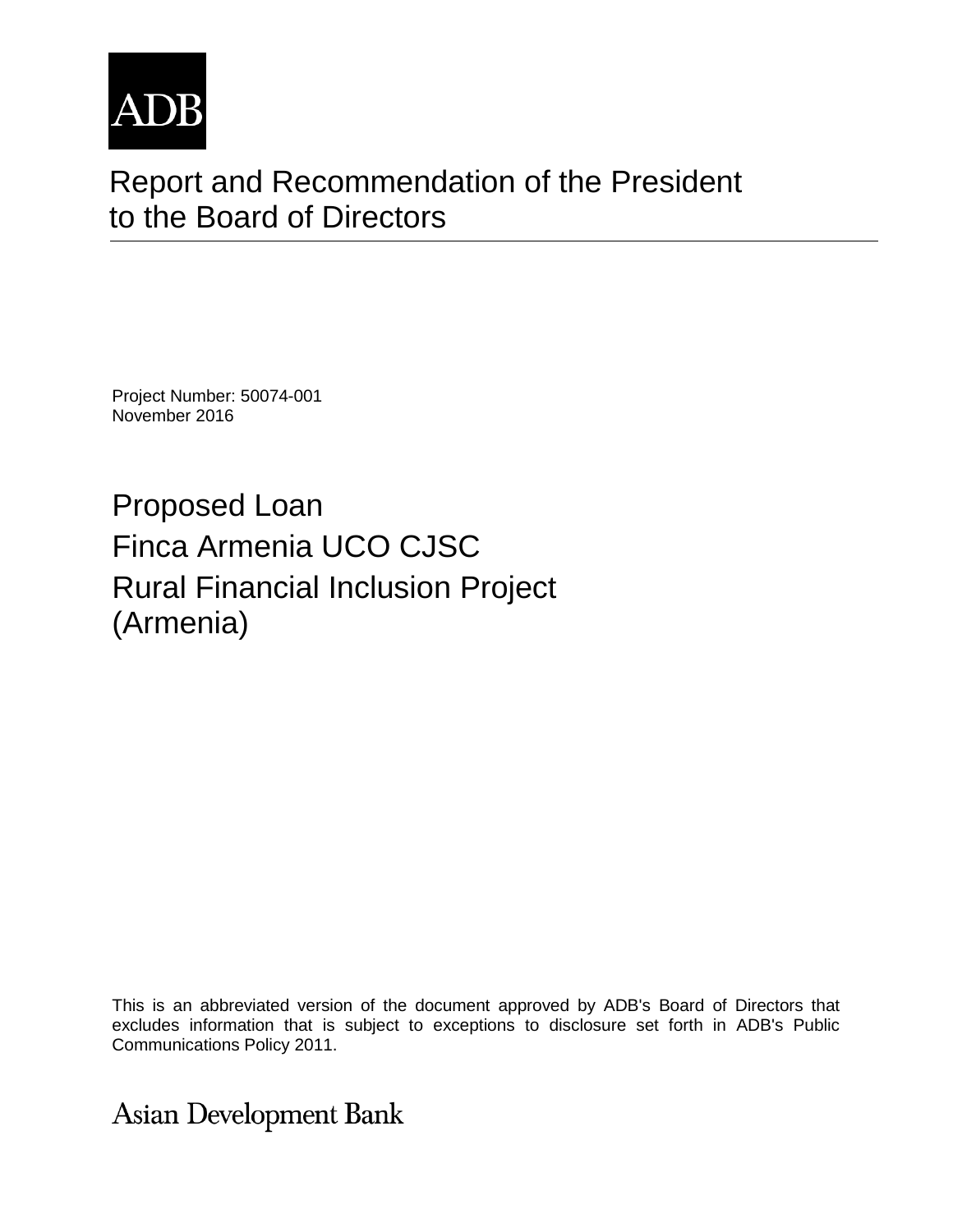#### **CURRENCY EQUIVALENTS**

(as of 4 November 2016)

| Currency unit | $\overline{\phantom{0}}$ | dram (AMD) |
|---------------|--------------------------|------------|
| AMD1.00       | $=$                      | \$0.0021   |
| \$1.00        | $=$                      | AMD476     |

#### **ABBREVIATIONS**

| Asian Development Bank                           |
|--------------------------------------------------|
| European Bank for Reconstruction and Development |
| Finca Armenia UCO CJSC                           |
| gross domestic product                           |
| International Finance Corporation                |
| international financial institution              |
| micro, small, and medium-sized enterprises       |
| small and medium-sized enterprises               |
| technical assistance                             |
|                                                  |

#### **NOTES**

(i) The fiscal year (FY) of Finca Armenia UCO CSJ ends on 31 December.<br>(ii) In this report, "\$" refers to US dollars.

In this report, "\$" refers to US dollars.

| <b>Vice-President</b>                     | D. Gupta, Private Sector and Cofinancing Operations                                                                                                                                                                                                                                                                                                                |
|-------------------------------------------|--------------------------------------------------------------------------------------------------------------------------------------------------------------------------------------------------------------------------------------------------------------------------------------------------------------------------------------------------------------------|
| <b>Director General</b>                   | M. Barrow, Private Sector Operations Department (PSOD)                                                                                                                                                                                                                                                                                                             |
| <b>Director</b>                           | C. Engstrom, Financial Institutions Division, PSOD                                                                                                                                                                                                                                                                                                                 |
| <b>Team leader</b><br><b>Team members</b> | A. Cheema, Senior Investment Specialist, PSOD<br>O. Bilousenko, Counsel, Officer of the General Counsel<br>L. Johannes, Senior Results Management Specialist, PSOD<br>J. Munsayac, Senior Safeguards Specialist, PSOD<br>A. Porras, Senior Safeguards Officer, PSOD<br>M. Principe, Senior Social Development Officer, PSOD<br>T. Rohner, Young Professional, PSOD |

In preparing any country program or strategy, financing any project, or by making any designation of or reference to a particular territory or geographic area in this document, the Asian Development Bank does not intend to make any judgments as to the legal or other status of any territory or area.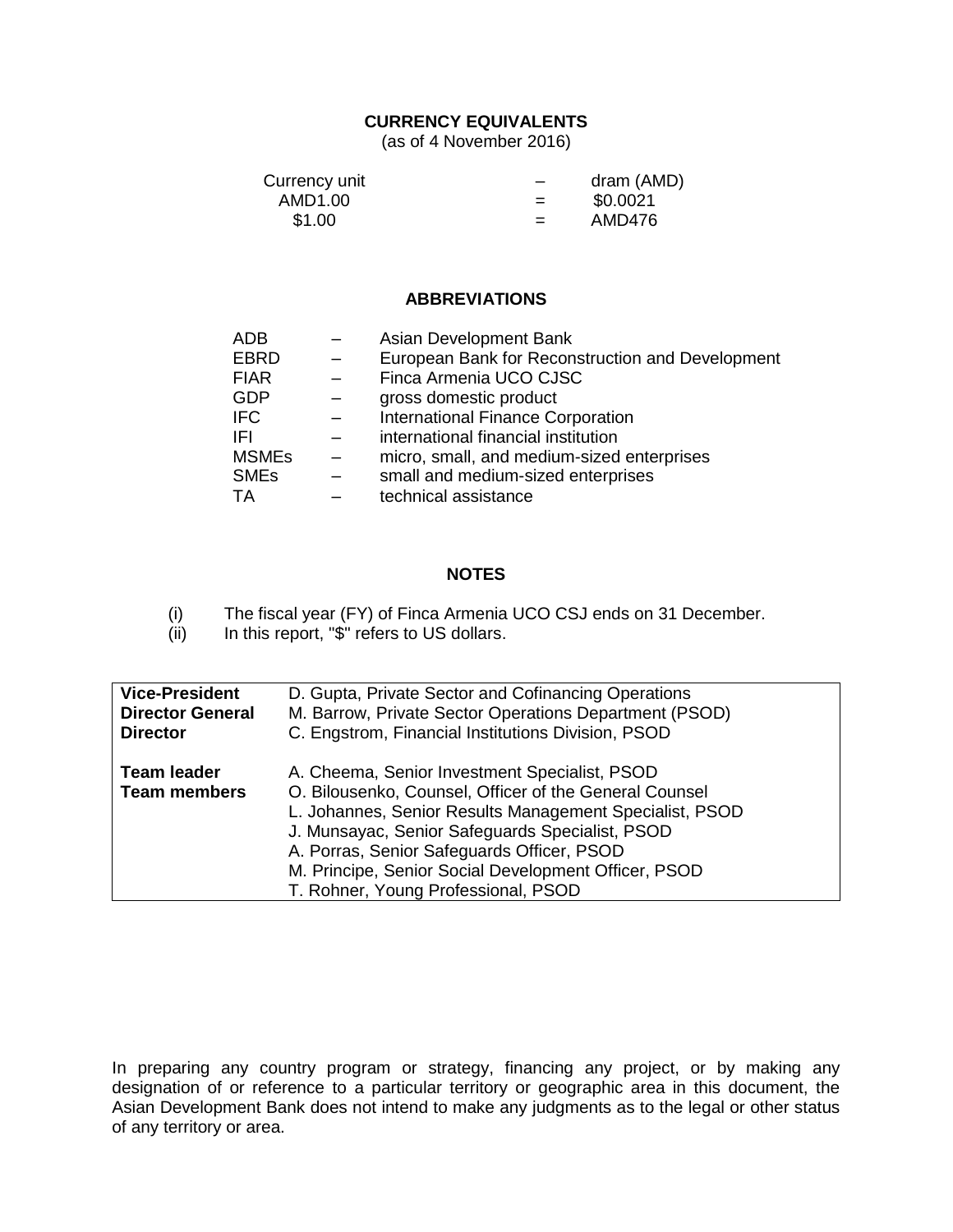# **CONTENTS**

|      |                                                                                                                                                                                     | Page                                                    |
|------|-------------------------------------------------------------------------------------------------------------------------------------------------------------------------------------|---------------------------------------------------------|
| I.   | THE PROPOSAL                                                                                                                                                                        | 1                                                       |
| ΙΙ.  | THE FINANCIAL INTERMEDIARY                                                                                                                                                          | 1                                                       |
|      | Investment Identification and Description<br>А.<br>В.<br><b>Business Overview and Strategy</b><br>C.<br>Ownership, Management, and Governance<br><b>Financial Performance</b><br>D. | 1<br>3<br>4<br>5                                        |
| III. | THE PROPOSED ADB ASSISTANCE                                                                                                                                                         | 6                                                       |
|      | The Assistance<br>А.<br><b>B.</b><br><b>Implementation Arrangements</b><br>С.<br>Value Added by ADB Assistance<br>D.<br><b>Risks</b>                                                | 6<br>$\overline{7}$<br>$\overline{7}$<br>$\overline{7}$ |
| IV.  | DEVELOPMENT IMPACTS AND STRATEGIC ALIGNMENT                                                                                                                                         | 8                                                       |
|      | А.<br>Development Impacts, Outcome, and Output<br>B.<br>Alignment with ADB Strategy and Operations                                                                                  | 8<br>$\overline{9}$                                     |
| V.   | POLICY COMPLIANCE                                                                                                                                                                   | 9                                                       |
|      | Safeguards and Social Dimensions<br>А.<br>В.<br><b>Anticorruption Policy</b><br>C.<br><b>Investment Limitations</b><br>D.<br>Assurances                                             | 9<br>$\boldsymbol{9}$<br>10<br>10                       |
| VI.  | <b>RECOMMENDATION</b>                                                                                                                                                               | 10                                                      |

# APPENDIXES

|  | Design and Monitoring Framework |  |
|--|---------------------------------|--|
|--|---------------------------------|--|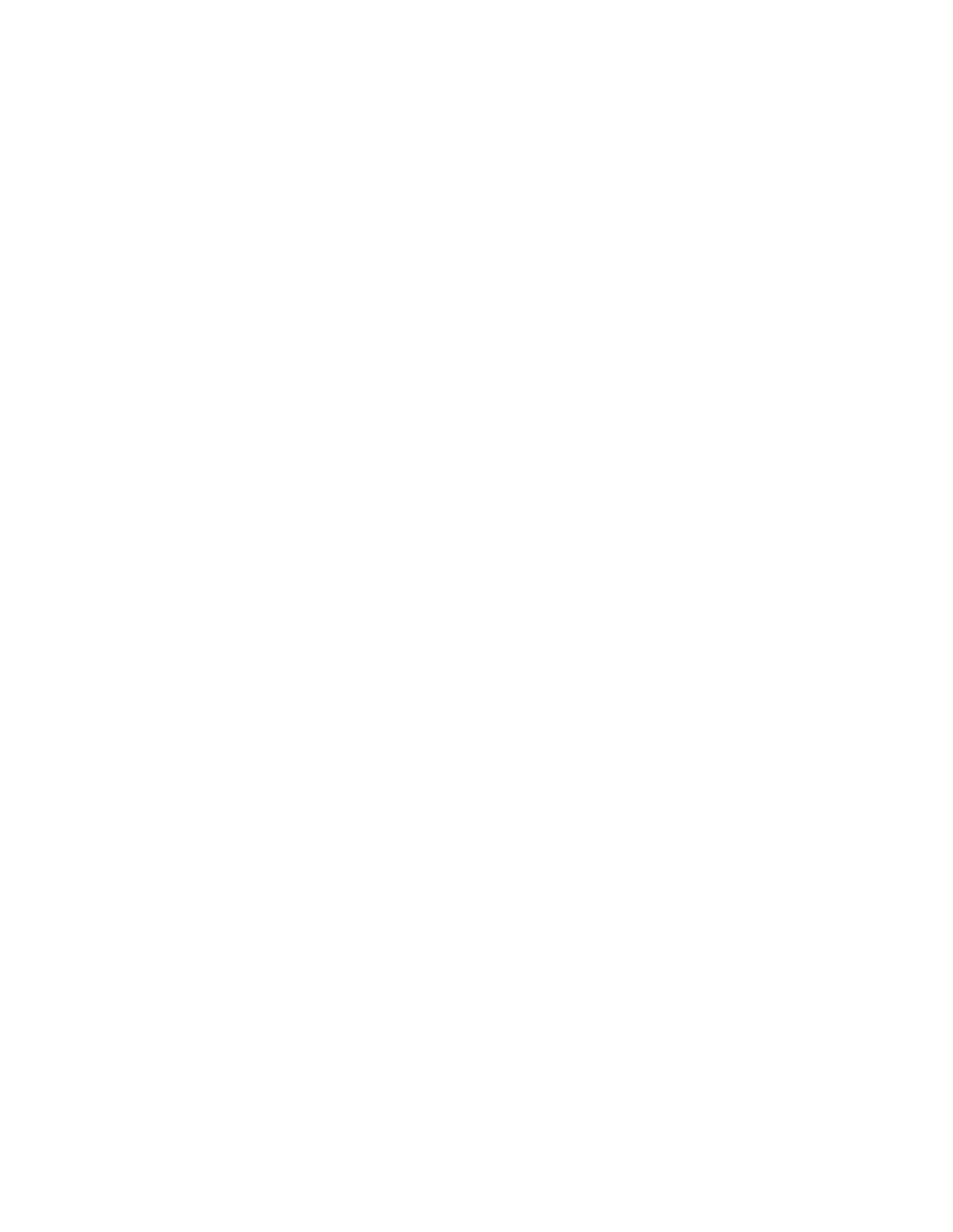# **I. THE PROPOSAL**

<span id="page-4-0"></span>1. I submit for your approval the following report and recommendation on a proposed loan of up to \$6,000,000 or dram equivalent to Finca Armenia UCO CJSC (FIAR) for the Rural Financial Inclusion Project in Armenia. 1

# **II. THE FINANCIAL INTERMEDIARY**

#### <span id="page-4-2"></span><span id="page-4-1"></span>**A. Investment Identification and Description**

2. Armenia's economy has undergone profound transformation since independence from the former Soviet Union in 1991. Ambitious reforms, as well as the inflow of capital and remittances, helped create a market-oriented economy. Gross domestic product (GDP) growth for 2007, before the onset of the 2008 financial crisis, was 13.7%. Economic growth was driven by the real estate and construction industries, as well as strong remittance inflows. Armenia has one of the highest emigration rates in the world with net migration flows of –3.2% from 2008 to 2012.<sup>2</sup> Remittances from migrant workers therefore play an important role in Armenia's economy and are estimated at 16% of GDP. This is twice as much as foreign direct investment and four times more than official government inflows, such that remittances finance roughly twofifths of Armenia's imports. The large Armenian workforce in the Russian Federation contributes between 80% and 90% of all remittances.<sup>3</sup> Armenia's economy is very closely tied to the Russian Federation because it is the country's main trade and investment partner.

3. The global financial crisis hurt the country considerably—GDP growth slowed to 2.2% in 2010, and only slightly recovered thereafter to 3% in 2015.<sup>4</sup> Rural and urban poverty in Armenia increased sharply. The Asian Development Bank (ADB) estimates that 32% of the population lives below the poverty line, compared with 28% in 2008. The geography of poverty in Armenia also shows marked gaps between the capital city of Yerevan (25.2%), rural areas (29.9%), and other urban areas (35.1%).<sup>5</sup> Many Armenians are engaged in low-productivity agriculture, trapped in low-wage jobs, or suffer from long-term unemployment (footnote 2). Owing to the deteriorating macroeconomic performance of the Russian Federation, which has added stress to the Armenian economy, remittances declined significantly since 2014. At the end of 2014, Armenia experienced a 20% drop in the value of the dram. However, the currency depreciation was still less than in other neighboring countries and has since stabilized, with slight appreciation during 2016. Thanks to a recovery in the industrial sector (excluding construction) and services, the economy is strengthening somewhat—growth is estimated at 2% for 2016 and 2.3% for 2017 (ADB forecast).

4. **Micro, small, and medium-sized enterprises and agriculture**. Micro, small, and medium-sized enterprises (MSMEs) account for the vast majority of enterprises in Armenia but contribute a disproportionately low amount to GDP (43%), employment (41.7%), foreign trade, and foreign investment. The informal economy represents a significant part of Armenia's economy and has a particular effect on MSMEs, especially in the retail sector, where up to 50%

 $\overline{a}$ 1 The design and monitoring framework is in Appendix 1.

<sup>2</sup> EV Consulting. 2014. *National Competitiveness Report of Armenia, 2013-2014.* Yerevan.

<sup>3</sup> International Monetary Fund. 2013*. Fifth Review for EFF and ECF, IMF Country Report No. 13/34.* Washington, DC.

<sup>4</sup> World Bank (WB). 2016. *Global Economic Prospects.* Washington, DC.

<sup>5</sup> National Statistical Service of Armenia. 2015. *Social Snapshot and Poverty in Armenia, Statistical Analytical Report.* Yerevan.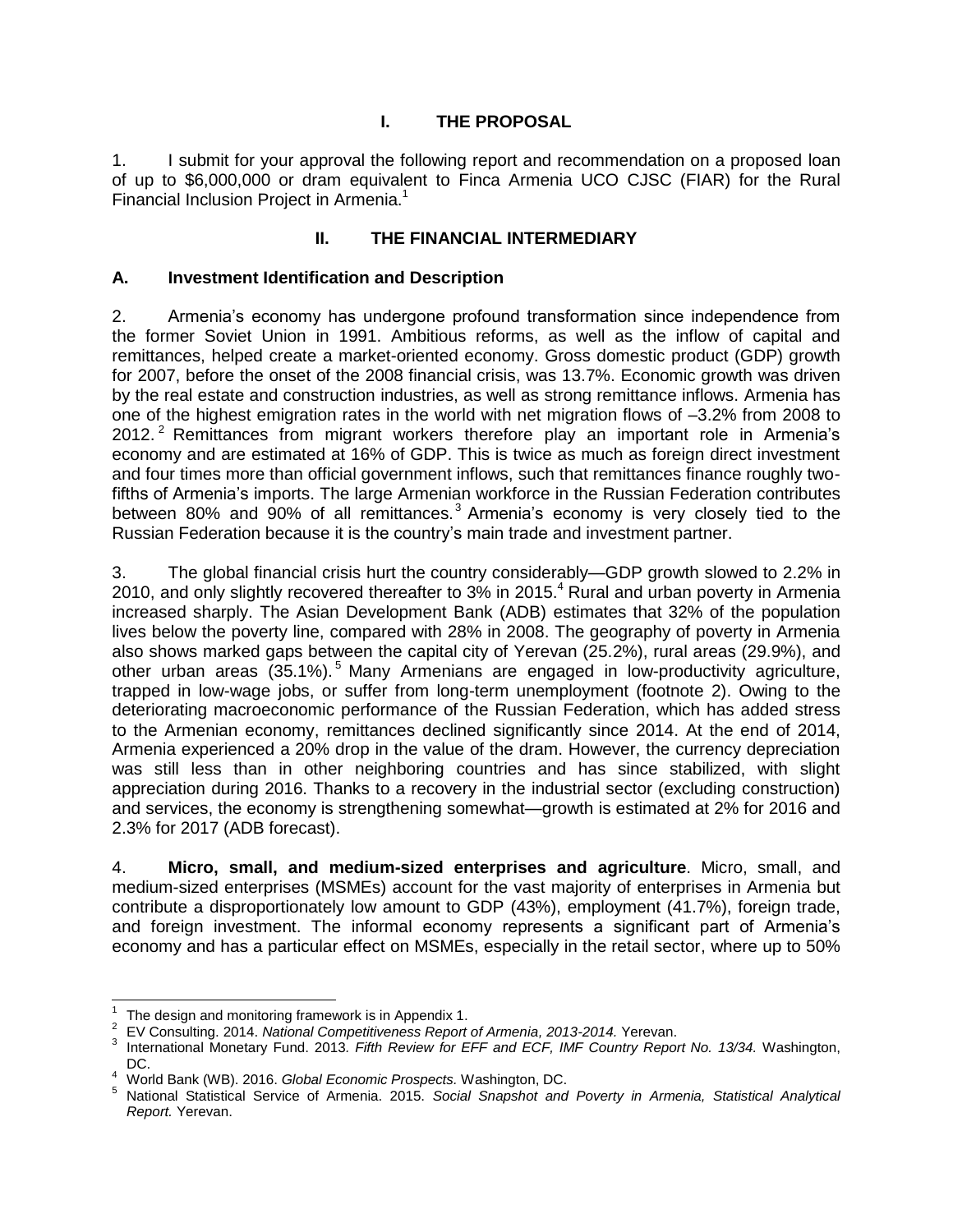of total sales are unregistered.<sup>6</sup> According to ADB estimates, the informal economy represents 11.3% of total GDP and is highest in agriculture (22.4%), construction (15.4%), and wholesale and retail trade (14.8%), the sectors with the largest MSME share. Given the large share of the informal economy, the importance of MSMEs may be underestimated in official statistics.

5. Agriculture is one of the most important sectors in the Armenian economy, accounting for more than 35% (2015) of total employment. It is the largest contributor to GDP at 21.9%.<sup>7</sup> Armenian agriculture consists of 68% plant growing and 32% animal husbandry. Small farms and households play a key role in the production of whole milk and meat, for instance. They contribute more than 90% of the country's meat production. The sector has significant potential for growth through further investment and productivity improvements. However, agriculture production and value chains still lack adequate investment and working capital. The majority of Armenian banks refrain from agriculture financing because of the high risks of the sector. In 2015, only 5% of total commercial banking credit went to agriculture.<sup>8</sup> Despite these limitations and challenges, the sector has performed well from 2013-2015 and recorded a growth rate of 13.2% in 2015, although helped by very favorable weather conditions.

6. **Finance sector**. The Armenian finance sector is heavily dominated by banks, which account for about 90% of sector assets. The banking subsector consists of 21 banks, is relatively fragmented, and dominated by foreign-owned banks, which account for over 50% of total banking assets. The largest bank, Ameriabank, has a market share of around 14.8% in terms of total assets. To drive consolidation and strengthen the banking system, the Central Bank of Armenia has increased the minimum capital requirements for commercial banks from AMD5 billion (\$10 million) to AMD30 billion (\$60 million) by 1 January 2017.

7. Low access to finance is a significant problem in Armenia. Only 18% of adults aged 15 and above have a bank account compared with an average of 43% for lower middle-income countries. The World Bank estimates that, out of the 130,000 small and medium-sized enterprises (SMEs) in Armenia, 50% have no access to finance, and this figure increases to 60%–70% in rural areas.<sup>9</sup> The banking industry lacks some important funding tools (e.g., a wellfunctioning interbank market or developed capital markets) and is not effectively supplemented by nonbank financial institutions, nor supported by institutional investors. Banking has low credit penetration—credit to the private sector stands at less than 45% of GDP (2014) compared with 60% in the Russian Federation and Ukraine, 50% in Georgia, and 38% in Azerbaijan. Bank lending is highly concentrated in Yerevan (two-thirds of total bank lending), even though twothirds of the people live in the regions.<sup>10</sup> Low population density, riskiness of agriculture loans, lack of financial information on borrowers, and lack of real estate collateral in rural areas are major obstacles to lending in the regions. Given the need to increase access to finance in Armenia, some international financial institutions (IFIs) and bilateral institutions are active in the country and play an important role in providing finance.

8. ADB's nonsovereign support for private finance in Armenia has focused on funding banks that support MSME activities, in addition to the Trade Finance Program. In 2011, ADB

 $\overline{\phantom{a}}$ 6 European Investment Bank. 2014. *Private Sector Financing and the role of Risk-bearing Instruments.* Luxembourg.

<sup>7</sup> WB. 2016. *World Bank Open Data.* Washington, DC.

<sup>8</sup> Central Bank of Armenia. 2016. *Statistics of Financial Organizations.* Yerevan.

<sup>9</sup> WB. 2016. *Financial Inclusion Data.* Washington, DC.

<sup>10</sup> Central Bank of Armenia. 2015. *Financial System of Armenia.* Yerevan.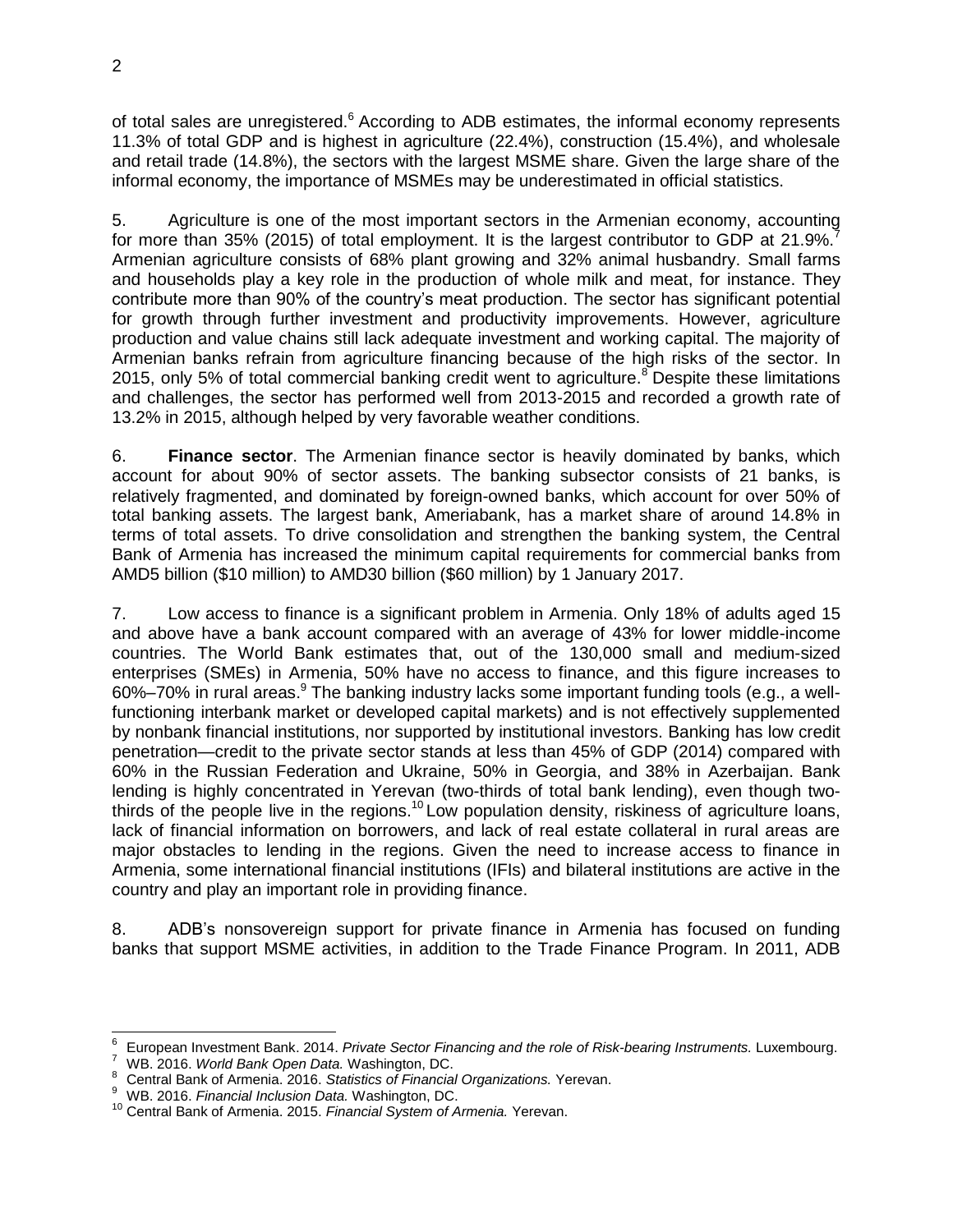approved loans totaling \$65 million to four Armenian banks for onlending to SMEs.<sup>11</sup> Continued support is needed to strengthen the finance sector and help develop MSMEs, as well as the agriculture sector in Armenia. The MSME funding gap in Armenia is most evident in the case of affordable local currency loans, especially at a longer tenor, because commercial banks themselves do not have access to such funds to onlend. Banks deem a large number of MSMEs "unbankable", especially those that lack the required collateral. Such entities are more likely to be in rural areas, engaged in agriculture, and classified as either micro or small enterprises. In addition, insufficient financial literacy means that many MSMEs are not aware of all the products available to them. Operating in Armenia for over 15 years, FIAR, a part of FINCA International Inc.'s network, was identified by ADB as a good candidate for local currency funding to help improve access to finance in Armenia's rural regions. FIAR has 38 branches spread across the country and a strong emphasis on rural and agriculture lending. It also undertakes financial literacy training to help raise awareness and understanding of standard bank products. In 2015, FIAR was recognized as the year's "Best Credit Organization in Armenia", according to the results of a public opinion poll, conducted by the Armenian representation of Gallup International.

#### <span id="page-6-0"></span>**B. Business Overview and Strategy**

9. Founded in 1999, FIAR has grown to become one of the largest nonbank financial institutions in Armenia, with 40% market share among the top five MFIs. <sup>12</sup> Thanks to FIAR's strong management team and 651 committed staff, FIAR successfully reached new clients in Armenia's underbanked regions. As of 31 December 2015, FIAR had an outstanding loan portfolio of \$60.6 million, serving more than 52,000 clients, 85% of which belong to regions outside Yerevan. FIAR has developed a rural banking model from inception, based on the village banking model pioneered by its parent, FINCA International Inc. It has designed specific products for rural and agriculture customers and operates through an expansive branch network, giving it a unique advantage in the Armenian market. The FINCA brand name is well known and trusted in Armenia, which helps FIAR attract and retain clients. FIAR is an equal opportunity employer and makes considerable efforts to service women customers. Women borrowers currently represent 30% of the loan volume and 35% of outstanding loans.

10. FIAR caters to low-income individuals and micro and small enterprises in rural and urban areas engaged in manufacturing, services, and agriculture and seeking to expand their business capacity. FIAR competes with other microfinance lenders as well as with informal lenders. To a limited extent, FIAR also competes with banks. However, micro enterprises, which are the main target clients of FIAR, are underserved by commercial banks. Banks extend consumer credit to a number of current or potential FIAR borrowers, but competition with FIAR's core business from banks' consumer lending business is limited because consumer lending is heavily regulated, products cannot easily be customized to clients' needs, and many of FIAR's target clients would not be able to avail of it on a large enough scale.

11. The primary value proposition that FIAR offers to its target customers is access to credit on terms that differ from those of banks, and better customer service. Its credit products feature low collateral requirements. FIAR's clients are low-income entrepreneurs and farm households that generate income from diversified farming and business. FIAR expects to grow its loan

 $\overline{a}$ <sup>11</sup> ADB. 2011. *Report and Recommendations of the President to the Board of Directors: Proposed Senior Loans to ACBA Credit Agricole Bank, Ameriabank, Ardshininvestbank, Inecobank for the Small and Medium-Sized Enterprise Finance Program.* Manila.

<sup>12</sup> Union of Credit Organizations of the Republic of Armenia. 2016. *Quarterly Financial Report April–June 2016*. Yerevan.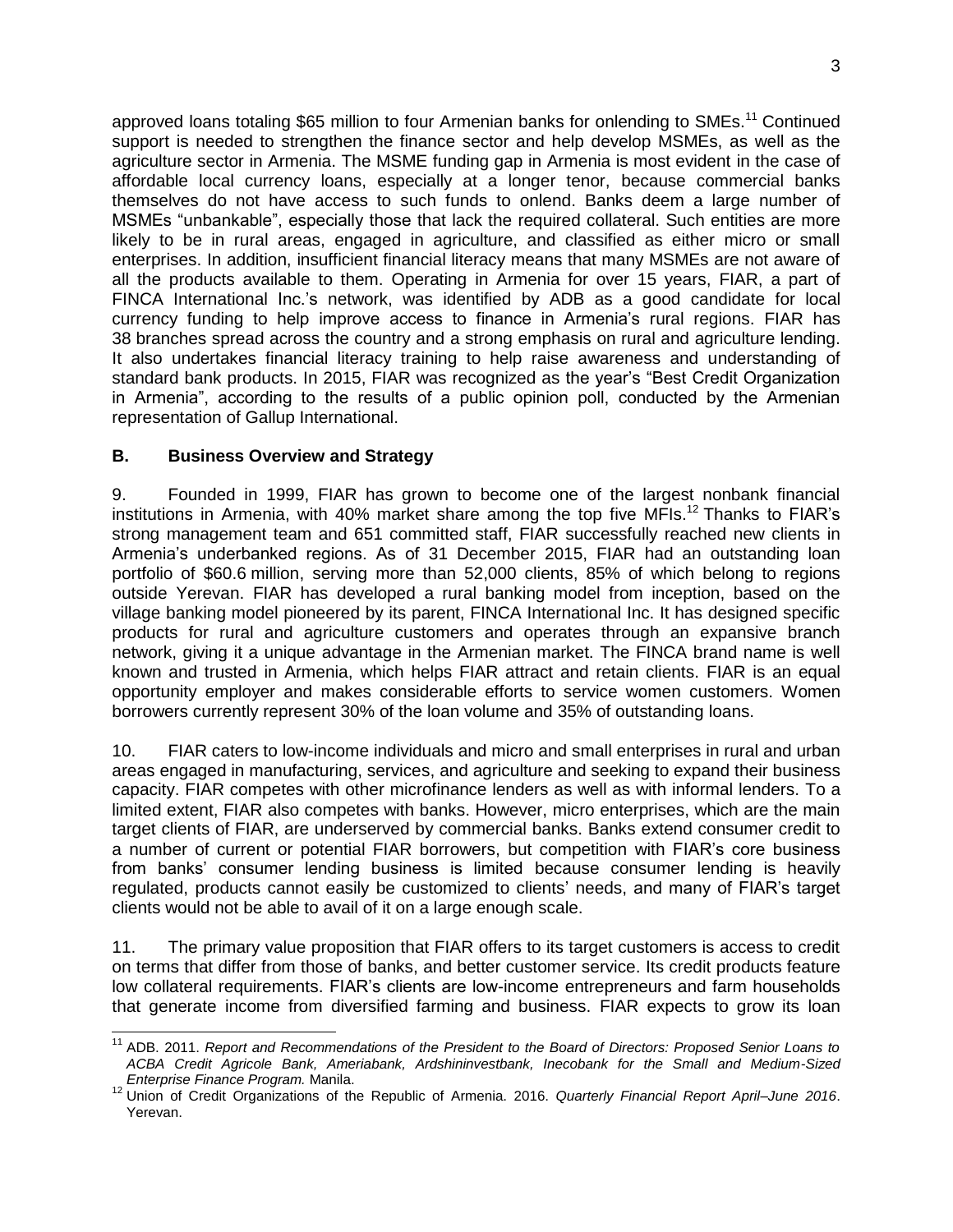portfolio from \$54.3 million in September FY2016 by 4% annually for the next 4 years. Given the challenging macroeconomic situation at present, management concentrates on prudent lending, customer service, and retention of clients, rather than on aggressive expansion. FIAR's 5-year business plan aims to deepen the relationship with existing customers by offering a broader range of financial products in addition to meeting their credit needs, such as remittances, money transfers, and exchanges. It also plans to work with third-party insurance providers to create other value-added offerings for its clients, i.e., health insurance and motor third-party liability insurance. Moreover, in 2016 FIAR has introduced a consumer loan product and plans to introduce renovation and home improvement loans.

12. During 2016, FIAR is phasing out its two group loan products (group loans and group rural loans), which currently represent 3.2% of the total loan portfolio (September 2016). From 2017-2021, FIAR will concentrate fully on offering individual loans, individual rural loans, and loans to SMEs, in addition to potentially introducing new products as mentioned in paragraph 11. As of September 2016, individual loans made up 39% of the portfolio, individual rural loans comprised 48%, and loans to SMEs totaled 9% of its portfolio. The portfolio mix between these three products is expected to stay fairly constant over the next 5 years. The shift to purely individual lending is market-driven since demand for group loans has been decreasing. In addition, group loans have proven to be of lower credit quality but are costly to monitor. The average loan term is 26 months for individual loans, 27 months for individual rural loans, 40 months for loans to SMEs, and 23 months for group loans. In phasing out group loans, which have a maximum tenor of 96 weeks, FIAR will also shift to longer-tenor lending—168 weeks for individual loans and 240 weeks for loans to SMEs.

13. FIAR's asset growth has mainly been funded by loans from IFIs, microfinance funds, and commercial banks, with which FIAR has established excellent relationships. It has received loans from the International Finance Corporation (IFC), the European Bank for Reconstruction and Development (EBRD), the Black Sea Trade and Development Bank, DWM, and responsAbility. Commercial bank loans tend to be shorter in tenor at typically 12 months. To fund its financing gap of \$30 million in 2017, FIAR intends to diversify its lending relationships and work with new IFIs such as ADB.

# <span id="page-7-0"></span>**C. Ownership, Management, and Governance**

14. **Ownership.** FIAR is wholly owned by Netherlands-based FINCA Microfinance Coöperatief UA, which is wholly owned by FINCA Microfinance Holding LLC, Delaware (FMH). FMH is incorporated in the state of Delaware as a for-profit corporation and is owned to 62% by FINCA International Inc. and to 38% by IFIs (such as the Netherlands Development Finance Company or FMO, IFC, and German development cooperation through KfW) and microfinance investment funds (e.g., Triple Jump and Triodos). It has adopted high integrity and responsible finance standards, and is regulated by the Central Bank of Armenia.

15. ADB's review of the ownership structure does not give ADB cause to believe that such entity has been established, or is being used for cross-border tax evasion, money laundering, or terrorism financing in the jurisdictions involved in the investment.

16. **Management and governance structure.** FIAR's corporate governance policies have been heavily influenced by its international shareholders and lenders, such as the IFIs. Local management is of high quality with many years of experience in the Armenian market. The chief executive officer, Hrachya Tokhmakhyan, has been with FIAR since 2007 and was appointed to the top position in 2013. The chief financial officer, Anush Petrosyan, joined FIAR in 2013 with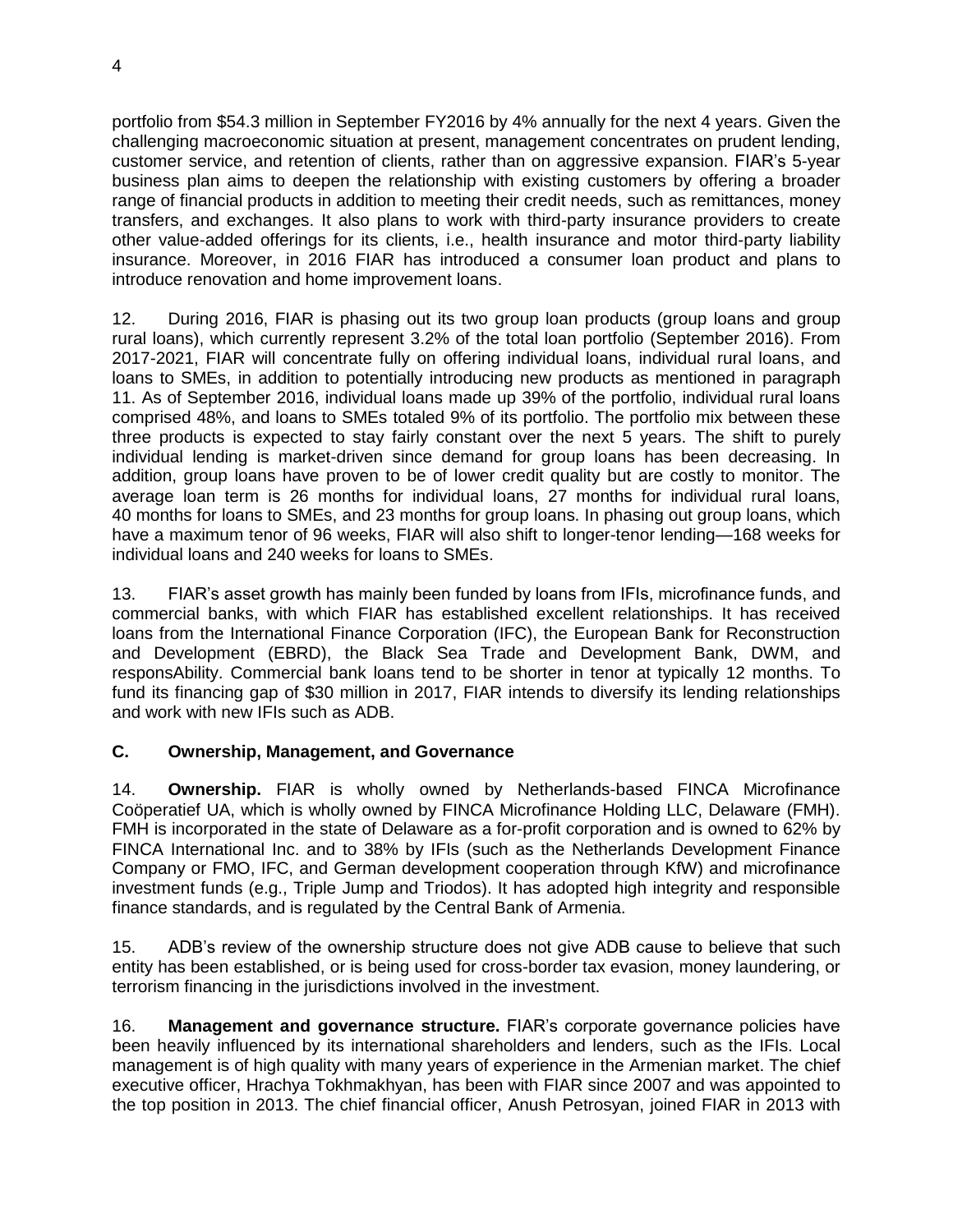more than 10 years of external audit experience in leading audit companies in Armenia. The board of directors consists of five members, both internal and external. The Chairman of the Board is part of the senior management of FINCA International Inc. FIAR has a separate audit committee appointed by the general meeting of shareholders. The committee consists of at least three members.

17. **Risk management.** FIAR has a number of internal policies and procedures approved by its board of directors and covering all aspects of risk, including credit, operational, market, liquidity, interest rate, and compliance risks. FIAR has a centralized credit department that reviews all loans above \$5,000. The credit committee composition depends on the loan amount being considered. For any new loan exceeding \$25,000, attendance of a management board member is required. For each loan appraisal, credit assessment is done on the basis of the client's income declaration, credit bureau data, and FIAR's own credit data. Post disbursement, FIAR continues the risk assessment of its clients with regular monitoring and on-site visits. FIAR is implementing a new customer relationship management software that is expected to shorten credit origination time. Automation of certain functions is expected to lower the administration costs, and the savings could then be passed on to the customer.

18. FIAR's lending process is determined by the credit policy and related procedures approved by the Board of Directors. It includes origination, disbursement, loan management and supervision, and loan workout. Similar to the developments at other subsidiaries, FIAR's lending model shifted from group to individual loans in 2013. For loans of less than AMD750,000 (\$1,500), no collateral is required but a spouse or any other family member must act as coborrower (guarantor), and a guaranty of all formal or informal participants in the business is also mandatory. Loans in excess of AMD750,000 (\$1,500) require either varying types of physical collateral or external guarantors.

# <span id="page-8-0"></span>**D. Financial Performance**

19. **Capital adequacy.** FIAR is well capitalized with a tier 1 ratio of 18.9% (FY2014: 19.6% and FY2013: 19.3%) and a total capital ratio of 19.7% (FY2014: 21.2% and FY2013: 20.9%). The regulatory minimum is 10%. Under FINCA International Inc.'s capital policy, subsidiaries were historically required to maintain common tangible equity equal of at least 20% of total assets. In FY2014, certain subsidiaries, including FIAR, were granted approval to maintain a 15% limit. No dividends were paid for during 2014 and 2015, allowing for some buildup of retained earnings.

20. **Portfolio and asset quality.** FIAR's loan portfolio is well diversified, with an average tenor of 23 months. Given its high number of borrowers and small average loan size of \$1,160 (2016), it is highly granular, providing a favorable risk profile. FIAR's rural presence is strong, with agriculture and food processing loans representing 50% of its loan book (2016). The bulk (78%) of its lending is outside Yerevan. Other loan segments include trade (24%), industry and production (7%), construction (3%), and transport (5%). FIAR's loan portfolio is denominated in dram (45%) and in US dollars (55%). While it is highly concentrated in the agriculture sector, the agriculture portfolio itself is also highly diversified: 75% involves mixed farming by individuals or businesses engaged in several types of agriculture production.

21. FIAR's credit policy and underwriting standards are prudent and supported by a rigorous client selection and monitoring process. FIAR's nonperforming loan ratio increased to 4.01% in FY2015 (from 1% in FY2014 and 1.93% in FY2013) as a result of the difficult economic situation in FY2015 and the depreciation of the dram in the fourth quarter of 2014, which caused financial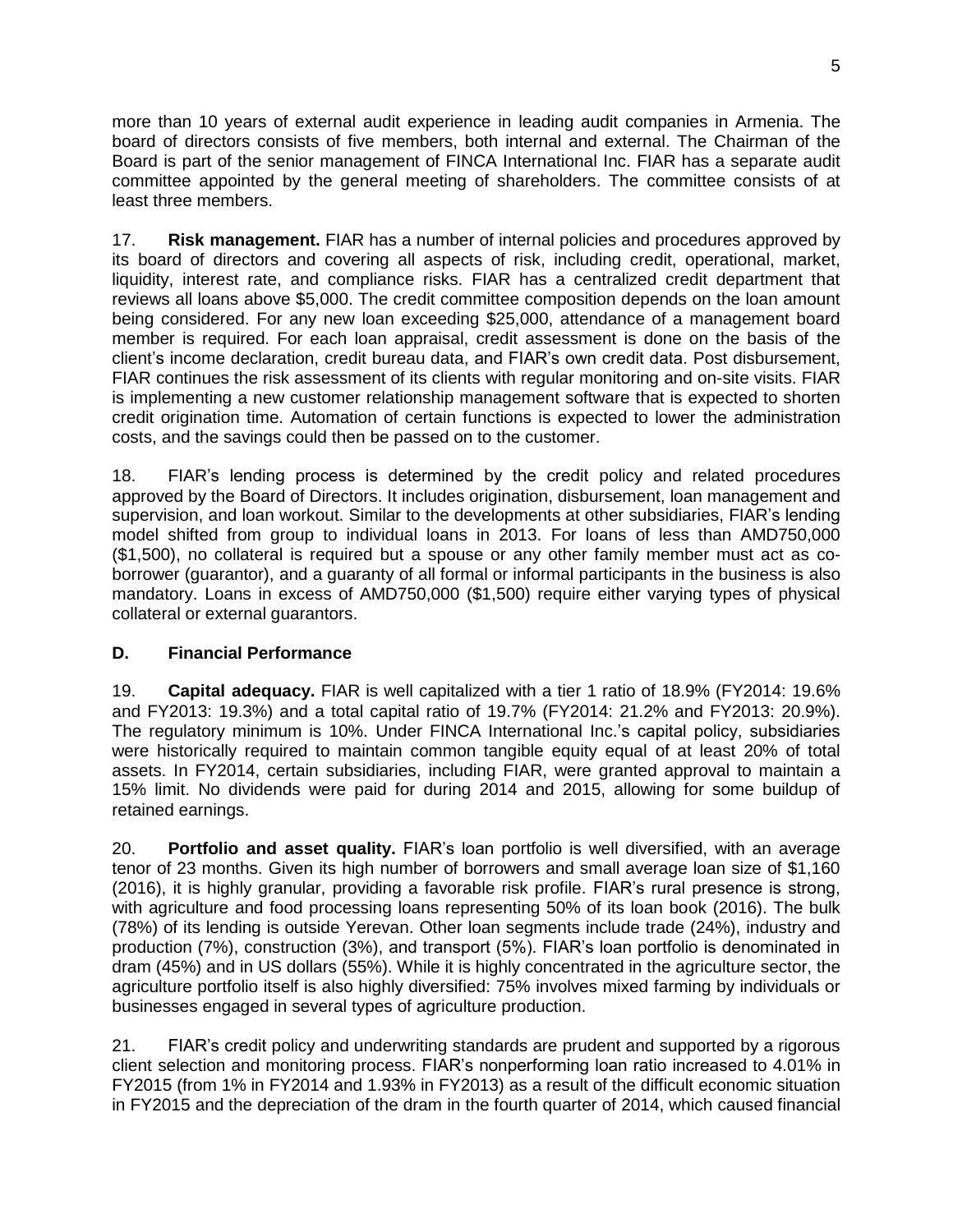strain on borrowers of US dollar loans. As noted, 55% (August 2016) of the portfolio is denominated in US dollar loans. FIAR has been proactive in rectifying the situation through early restructuring of outstanding loans, as well as the engagement of a law firm that specializes in collections. Given the improved economic outlook and the stability of the dram, nonperforming loans are expected to decrease. In addition, the weaker dram is benefiting the export sector, particularly agriculture and food processing, which constitute 50% of FIAR's loan book. In FY2015, restructured loans accounted for 62% of nonperforming loans. FIAR's provisioning policy is prudent, with loan loss provisions representing 39% of nonperforming loans (FY2015). This is a decline from 55% in FY2014 but decreasing nonperforming loans and increasing profitability will boost the ability to increase the provisioning coverage. The 20 largest loans represent only 0.2% of FIAR's portfolio.

22. **Earnings and profitability**. For FY2015, net income fell to \$0.1 million, from \$1.3 million in FY2014, owing to the challenging economic situation, the devaluation of the dram, and higher provisioning. Return on average equity decreased

to 1.19% in FY2015, from 11.24% in FY2014. FIAR expects a recovery in profitability in FY2016 and forecasts after-tax profit of \$0.9 million and return on average equity of 7.6% for the year. Since March 2016, FIAR's monthly profit on average exceeded \$100,000 and is significantly ahead of budget. The net interest margin is healthy and stood at 17.63% in 2015, compared with 21.19% in 2014—a result of the changing currency composition of the loan portfolio as customers once again preferred US dollar loans because of lower interest rates and the stability of the dram. Typical for MFIs with a high unit cost, the margin is high. FIAR's cost– income ratio was 84% in 2015, compared with 79% in 2014. This is expected to fall with increased profitability, and FIAR is considering closing a costly branch in Yerevan and instead opening an additional branch in a rural area to save costs.

23. **Funding and liquidity.** As a nonbank and non-deposit-taking financial institution, FIAR's funding entirely relies on borrowings and equity. FIAR depends mainly on funding by IFIs, microfinance investment funds, and commercial banks. As of May 2016, FIAR had signed agreements with local banks and International Financial Institutions (IFIs) for total funding of \$10 million. The average tenor of these borrowings is 2 years. FIAR is in negotiations with another IFI for a \$6 million, 4-year loan to be funded in dram. Currently, FIAR's local currency funding comes from Armenian commercial banks and is very short term with a maximum tenor of 1 year. In 2015, 67% of borrowed funds were in US dollars, compared with 46% in 2014. At year-end 2015, the ratio of gross loans to total assets was 93.7% (89.7% in 2014).

# **III. THE PROPOSED ADB ASSISTANCE**

#### <span id="page-9-1"></span><span id="page-9-0"></span>**A. The Assistance**

24. ADB will provide a loan to FIAR in an amount of up to \$6 million or dram equivalent. ADB's funding will be used to support  $MSMEs<sup>13</sup>$  and the agriculture sector, primarily outside of the capital. Up to 75% of ADB's funding will go to MSMEs outside of Yerevan, and up to 70% will be used to onlend to agri-borrowers. ADB will also be providing technical assistance (TA) in an amount of up to \$200,000 funded from an existing  $TA$ <sup>14</sup> The  $TA$  will support the development of a credit scoring system and "Smart" certification<sup>15</sup> of FIAR.

 $\overline{a}$  $13$  For the purpose of the loan, MSMEs are defined in accordance with the definition of the European Union as having an annual business turnover of up to AMD1,500 million and up to 250 employees.

<sup>14</sup> ADB. 2014. *Technical Assistance for Promoting Financial Inclusion and Stability in ADB's Transition Member Countries into Regional Cooperation.* Manila. .

<sup>&</sup>lt;sup>15</sup> The Smart Campaign.<http://www.smartcampaign.org/index.php>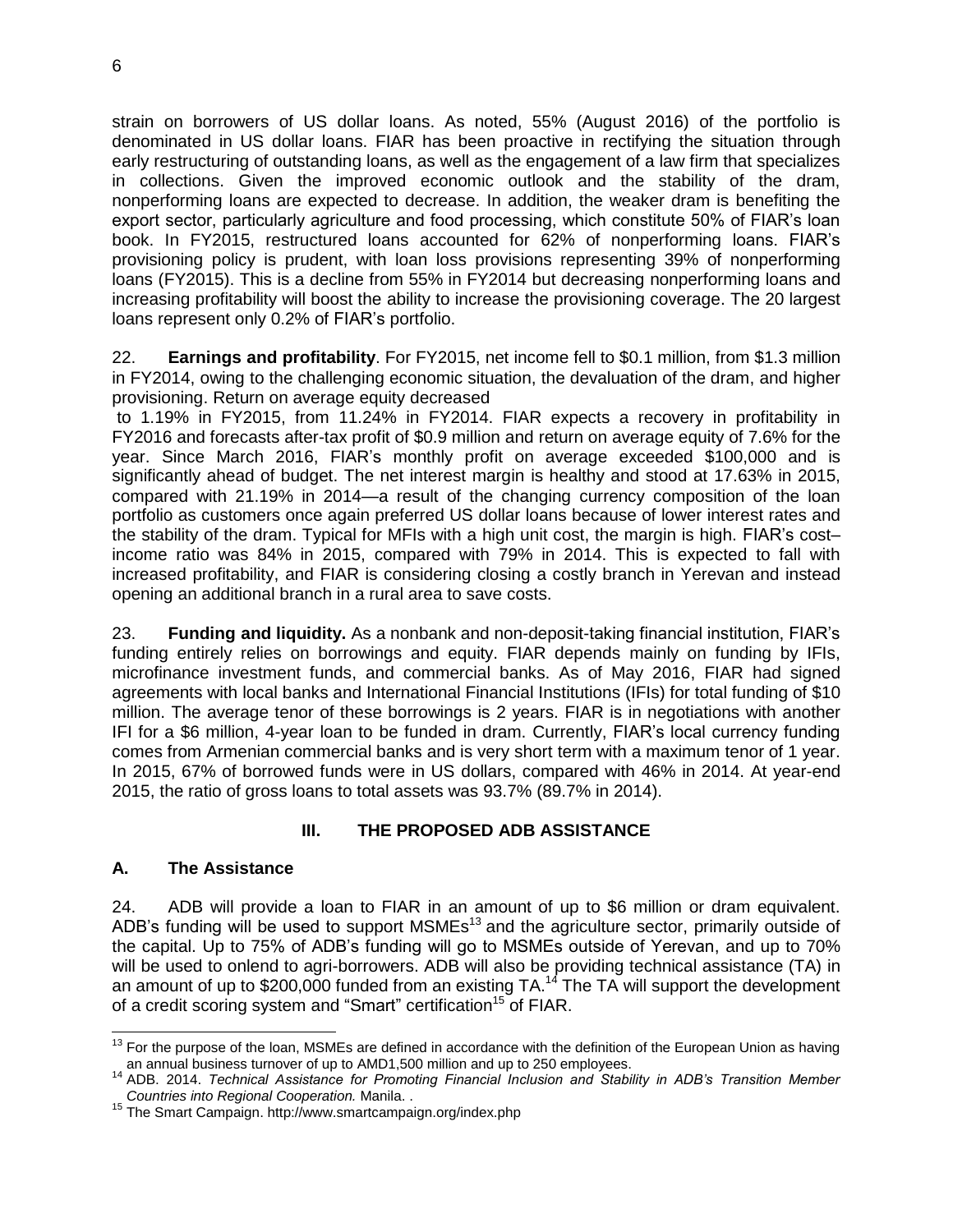#### <span id="page-10-0"></span>**B. Implementation Arrangements**

25. **Monitoring and reporting.** ADB's Private Sector Operations Department will carry out project monitoring. FIAR will provide ADB with financial reports at predetermined regular intervals and as requested. These will include (i) quarterly unaudited management accounts, (ii) quarterly compliance certificates for financial covenants, (iii) semiannual performance reports, (iv) annual audited financial statements, and (v) annual gender, environmental and social safeguard monitoring and compliance reports.

26. **Evaluation.** Monitoring reports will be prepared and submitted to ADB regularly, and at least annually. The first report will be submitted no later than 12 months after the first disbursement.

# <span id="page-10-1"></span>**C. Value Added by ADB Assistance**

27. **Economic diversification and widening of access to finance.** As noted, access to finance is very constrained for lower-income individuals and smaller enterprises in Armenia, particularly in rural regions. Banks do not generally service this segment because of perceived higher risks, difficulties in obtaining information, and collateral requirements. ADB's funding will support FIAR's funding to this customer segment and diversification into new financial products. In addition, ADB's funding will support FIAR's efforts to lend to women. The long tenor of the ADB loan will support FIAR's growth focus on individual loans that have relatively longer tenors, thereby enhancing the impact of the transaction.

28. **Access to local currency funding.** ADB's funding is expected to be in local currency. ADB's Treasury Department has obtained the necessary approvals to raise dram through a local currency bond issuance. To date, EBRD and IFC have issued local currency bonds in the market. Although the market is small, preliminary indications are that demand is strong enough to support \$6 million equivalent of funding. Providing local currency funding to FIAR will help reduce the currency mismatch and lower the foreign exchange risk for FIAR's borrowers. More broadly, access to long-term funding for nonbank financial companies and banks in Armenia is difficult. ADB's funding will help narrow this market gap and thus strengthen the finance sector.

29. **Better risk management and consumer protection practices.** The TA will help FIAR improve its risk management by introducing a credit scoring system that will allow FIAR to increase the quality of its credit underwriting process, potentially lowering the risk of nonperforming loans, and reduce the cost of loan processing for loans of up to \$5,000 by at least 50%. Such an increase in both efficiency and quality of service will enable FIAR to serve a greater number of low-income and rural customers. Under the TA, FIAR will also participate in "Smart" certification, which will help it strengthen its consumer protection practices. "Smart" certification will award FIAR a client protection certification, an independent, third-party evaluation to publicly recognize financial institutions that meet adequate standards of care in how they treat clients.

# <span id="page-10-2"></span>**D. Risks**

30. **Country risk.** Armenia has shown resilience to the current adverse economic environment when compared with other countries in the region. However, financial institutions will continue to be exposed to the macroeconomic situation, as well as to any political tensions. Dissatisfaction with President Serzh Sargsyan continued to rise, and political instability remains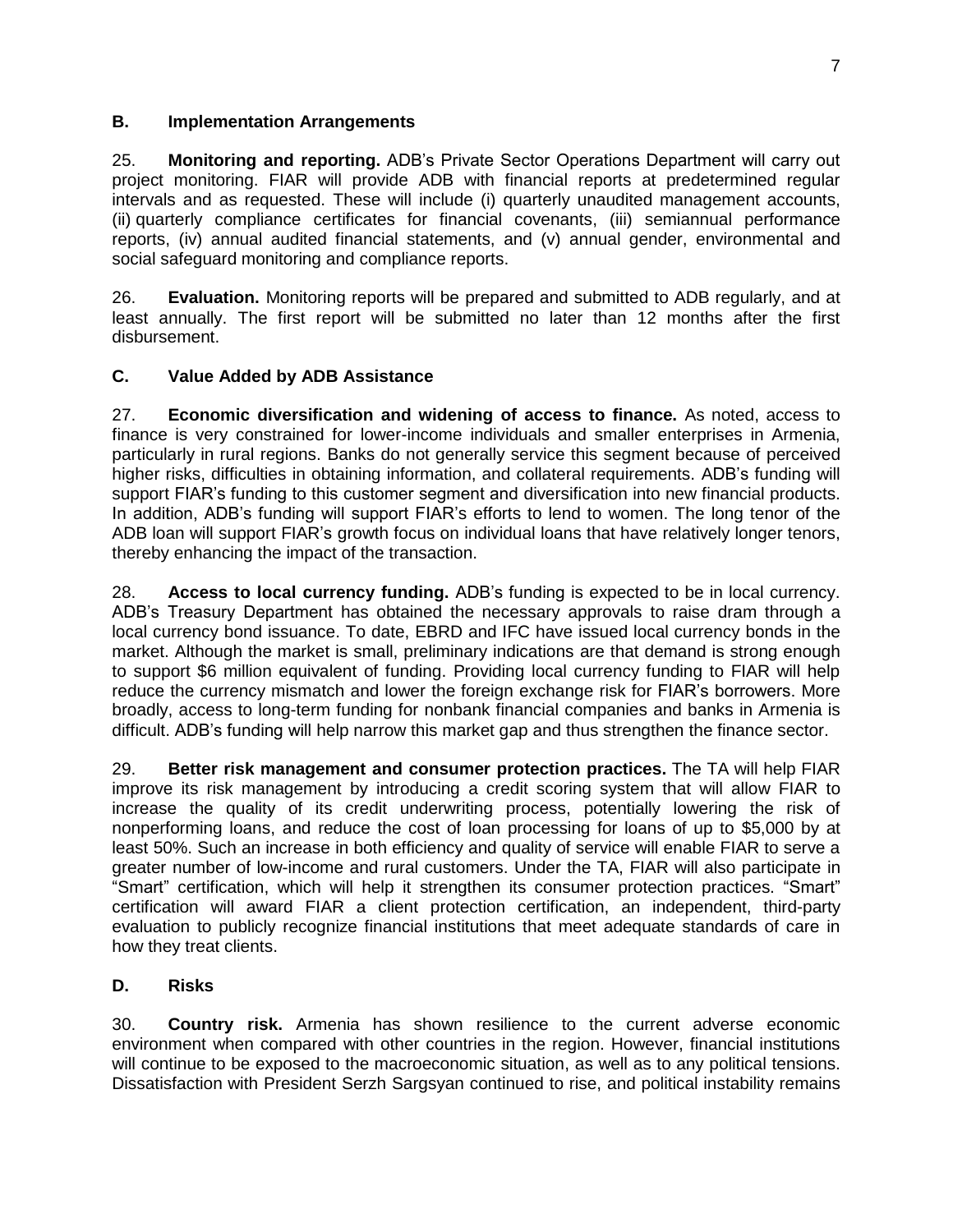a risk. A resolution of the Nagorny Karabakh dispute with Azerbaijan (fighting erupted between Armenian and Azerbaijani forces on 2 April 2016) and normalization of relations with Turkey are unlikely in the near future. Armenia's accession to the Eurasian Economic Union, which was launched on 1 January 2015, has further increased economic and political dependence on the Russian Federation. The recession in the Russian Federation and lower remittances will remain a drag on growth. ADB expects Armenia's GDP to grow by 2% in 2016.

31. **Asset quality.** Asset quality has weakened following the 2014 currency devaluation and macroeconomic downturn. Although the nonperforming loan ratio is lower than the industry average, the current challenging economic environment and any future devaluation of the dram may expose FIAR to higher credit risk. FIAR is limiting this risk by thorough due diligence on borrowers and prudent underwriting and collection practices.

32. **Currency risk.** The dram has demonstrated some resilience relative to other regional currencies. It has stabilized since the 20% depreciation in the fourth quarter of 2014 and no further depreciation is expected. FIAR's loan book is split almost equally between the dram and US dollar. FINCA has a foreign currency risk management policy in place, and is mitigates currency risk with foreign exchange forward and swap deals, by increasing or decreasing lending in the respective currency, and by sourcing adequate funding from IFIs and commercial banks. If ADB is able to provide a dram loan, this will also help lessen foreign exchange risk for FIAR and its borrowers.

33. **Profitability.** Increased provisioning led to a decline in profitability in 2015. FIAR is expecting a recovery in 2016. Midyear results show that since March, monthly profit has exceeded \$100,000 on average and reached \$267,556 in September, permitting some capital buildup. Nonetheless, FIAR's small size and limited economies of scale has created a high operating cost base. FIAR's growth focus on the regions and efforts to boost the efficiency of its relatively costly business model help mitigate this risk. Net interest margins remain strong and are expected to be stable.

34. The proposed loan of up to \$6,000,000 to FIAR has an obligor risk rating and a facility risk rating of NSO 10.

# **IV. DEVELOPMENT IMPACTS AND STRATEGIC ALIGNMENT**

# <span id="page-11-1"></span><span id="page-11-0"></span>**A. Development Impacts, Outcome, and Output**

35. **Impacts.** The impacts will be (i) improved availability of credit to MSMEs and agriculture, and (ii) expanded private financial services in Armenia's regions outside of Yerevan.

36. **Outcome.** Sustainable growth in MSME- and agriculture-related loans demonstrated, as evidenced by an increase in the number of microfinance loans outstanding from 27,474 to 28,862, and of agribusiness loans outstanding from 24,613 to 25,946 by 2022.

37. **Output.** FIAR will expand its financing to MSMEs and agriculture in rural areas, as evidenced by an increase in disbursements from \$26.9 million to \$34.1 million for agribusiness loans, and from \$26.0 million to \$39.3 million for microfinance loans by 2020.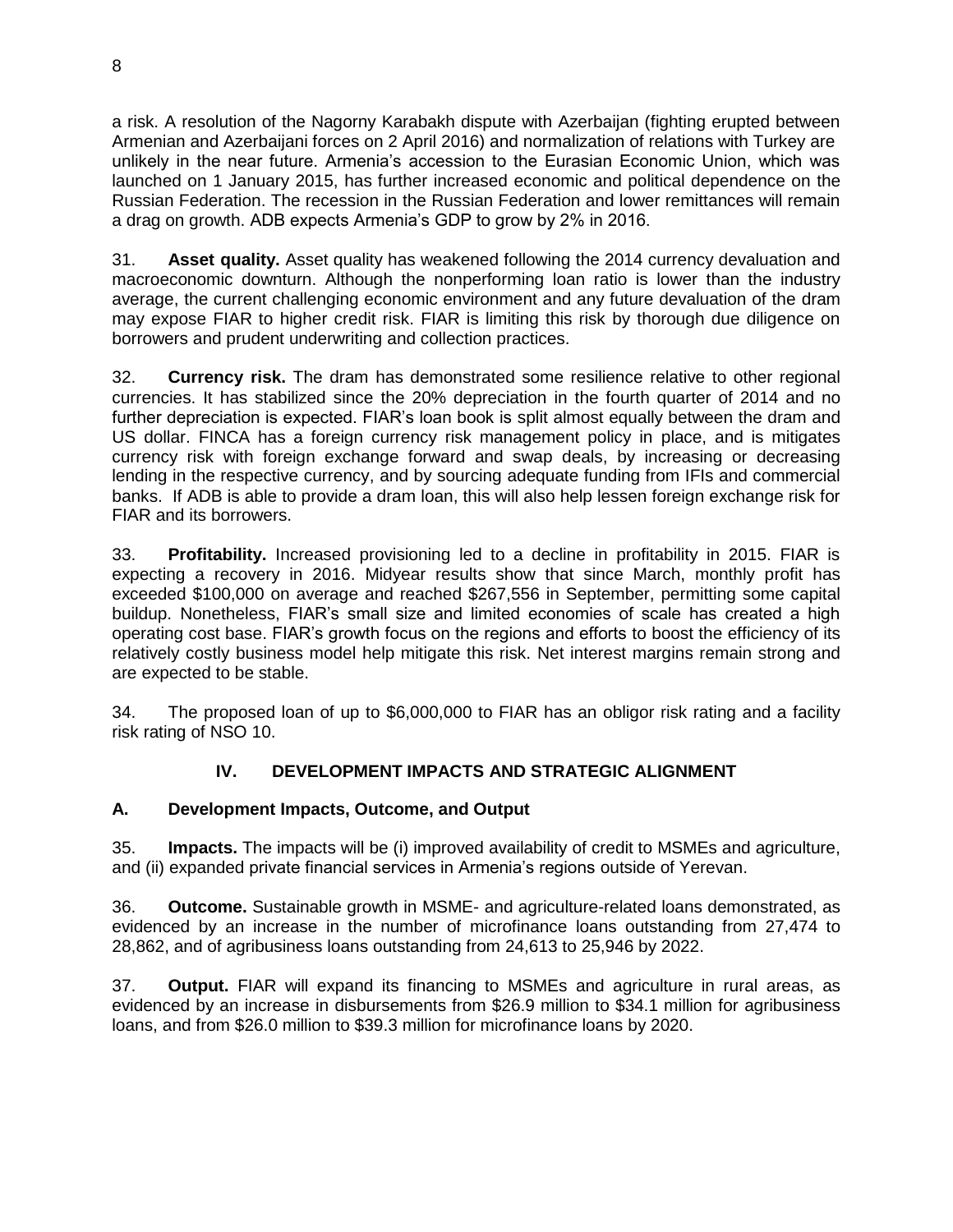#### <span id="page-12-0"></span>**B. Alignment with ADB Strategy and Operations**

38. **Consistency with ADB strategy and country strategy.** Under ADB's Midterm Review of Strategy 2020, ADB aims to strengthen its support for the finance sector by assisting the development of financial infrastructure, institutions, and products and services; and by promoting inclusive growth.<sup>16</sup> FIAR's emphasis on lending to segments with a high potential for employment and income generation will support inclusive growth. The ADB loan will help the borrower provide loans to MSMEs to realize their investment needs. This is consistent with the government's efforts to promote growth and economic diversification, and ADB's country partnership strategy with Armenia, 2014-2018.<sup>17</sup>

39. **Consistency with ADB operations.** ADB plays a tangible role in supporting the deepening of financial services in Armenia. In 2011, ADB supported four banks in Armenia through senior loans totaling \$65 million. ACBA Credit Agricole, Ameriabank, Ardshininvestbank, and Inecobank were the banks selected in ADB's Small and Medium-Sized Enterprise Finance Program (footnote 11), through which ADB loan proceeds were onlent to SMEs. The loan to FIAR will continue ADB's efforts to strengthen and develop Armenia's financial market and support MSMEs. It complements sovereign programs in the finance sector such as the Women's Entrepreneurship Support Sector Development Program (2012).<sup>18</sup>

# **V. POLICY COMPLIANCE**

#### <span id="page-12-2"></span><span id="page-12-1"></span>**A. Safeguards and Social Dimensions**

40. In compliance with ADB's Safeguard Policy Statement (2009), the senior loan is classified category FI based on potential impacts on the environment, and category FI treated as C for impacts on involuntary resettlement and indigenous peoples. Subloans under environment category A, and social safeguard categories A and B will not be financed under the loan. The subloans under the proposed ADB loan are expected to have minimal or no adverse environmental and social impacts. No land acquisition, physical or economic displacements, nor impact on indigenous communities is foreseen in relation to any activities of the subborrowers. The environmental and social management system established by FIAR will be enhanced to comply with the Safeguard Policy Statement, and will be adopted before the first disbursement for subloan financing. FIAR will apply ADB's prohibited investment activities list, exclude all projects that will have adverse environmental and social safeguard impacts**,** ensure that investments using ADB funds abide by applicable national laws and regulations, and comply with the Safeguard Policy Statement. FIAR will confirm this in its periodic report to ADB. FIAR will monitor and provide information on its compliance with the Safeguard Policy Statement and with relevant national laws, standards, and guidelines in the annual report. The loan is categorized as some gender elements because the number of subloans for businesses owned by women is expected to increase by 7.9% (microfinance segment), 72% (SMEs), and 6.4% (agribusinesses) by 2020.

#### <span id="page-12-3"></span>**B. Anticorruption Policy**

41. FIAR was advised of ADB's policy of implementing best international practice relating to combating corruption, money laundering, and the financing of terrorism. ADB will ensure that

j <sup>16</sup> ADB. 2014. *Midterm Review of Strategy 2020: Meeting the Challenges of a Transforming Asia and Pacific.* Manila.

<sup>17</sup> ADB. 2014. *Country Partnership Strategy: Armenia, 2014–2018.* Manila.

<sup>18</sup> ADB. 2012. *Women's Entrepreneurship Support Sector Development Program.* Manila.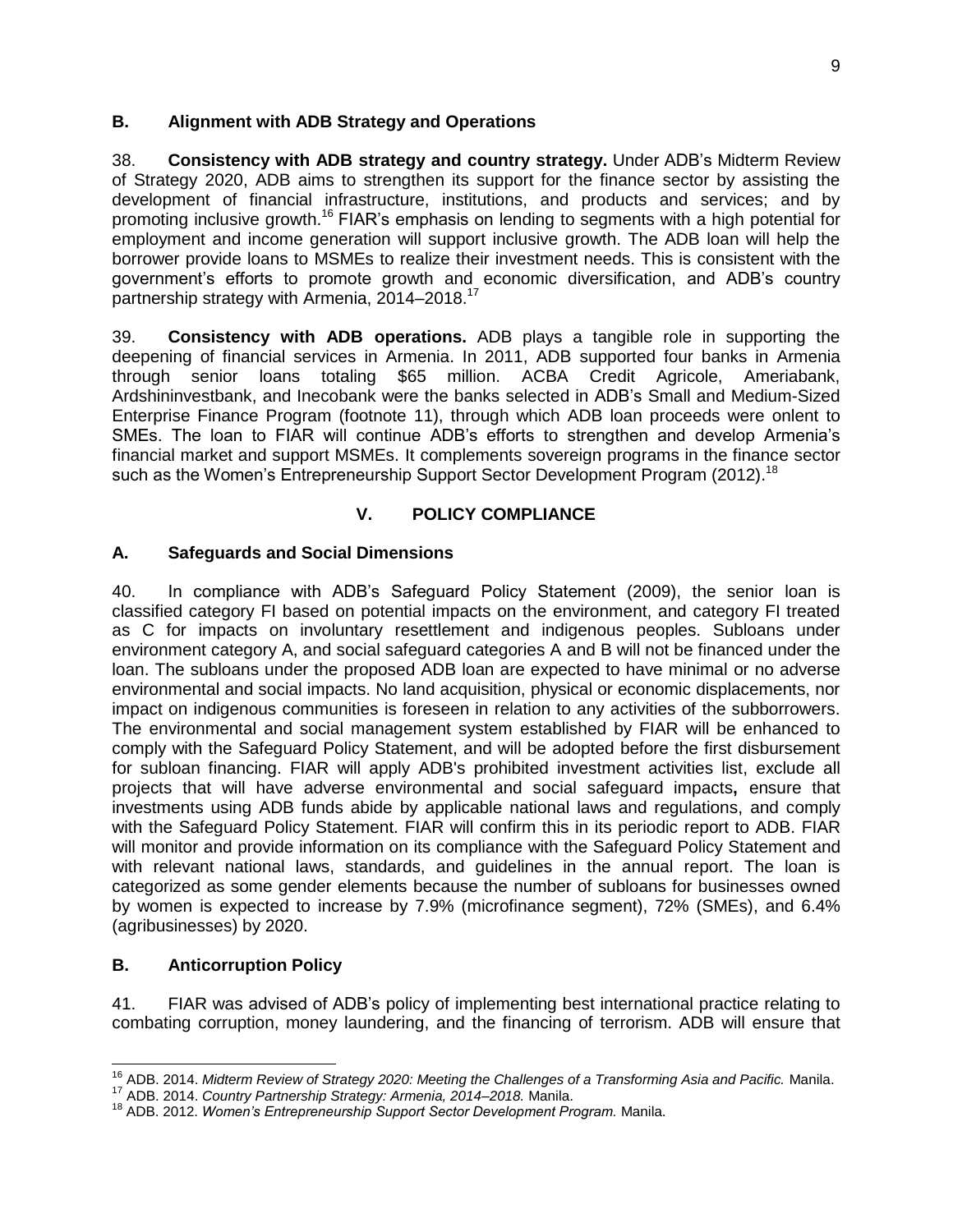the investment documentation includes appropriate provisions prohibiting corruption, money laundering, and the financing of terrorism, and remedies for ADB in the event of noncompliance.

#### <span id="page-13-0"></span>**C. Investment Limitations**

42. The proposed loan is within the medium-term, country, industry, group, and single investment exposure limits for nonsovereign investments.

#### <span id="page-13-1"></span>**D. Assurances**

43. Consistent with the Agreement Establishing the Asian Development Bank (the Charter), <sup>19</sup> ADB will proceed with the proposed assistance upon establishing that the Government of Armenia has no objection to the proposed assistance to FIAR. ADB will enter into suitable finance documentation, in form and substance satisfactory to ADB, following approval of the proposed assistance by the ADB Board of Directors.

#### **VI. RECOMMENDATION**

<span id="page-13-2"></span>44. I am satisfied that the proposed loan would comply with the Articles of Agreement of the Asian Development Bank (ADB) and recommend that the Board approve the loan of up to \$6,000,000 or dram equivalent from ADB's ordinary capital resources to Finca Armenia UCO CJSC for the Rural Financial Inclusion Project in Armenia, with such terms and conditions as are substantially in accordance with those set forth in this report, and as may be reported to the Board.

> Takehiko Nakao President

15 November 2016

 <sup>19</sup> ADB. 1966. *Agreement Establishing the Asian Development Bank.* Manila.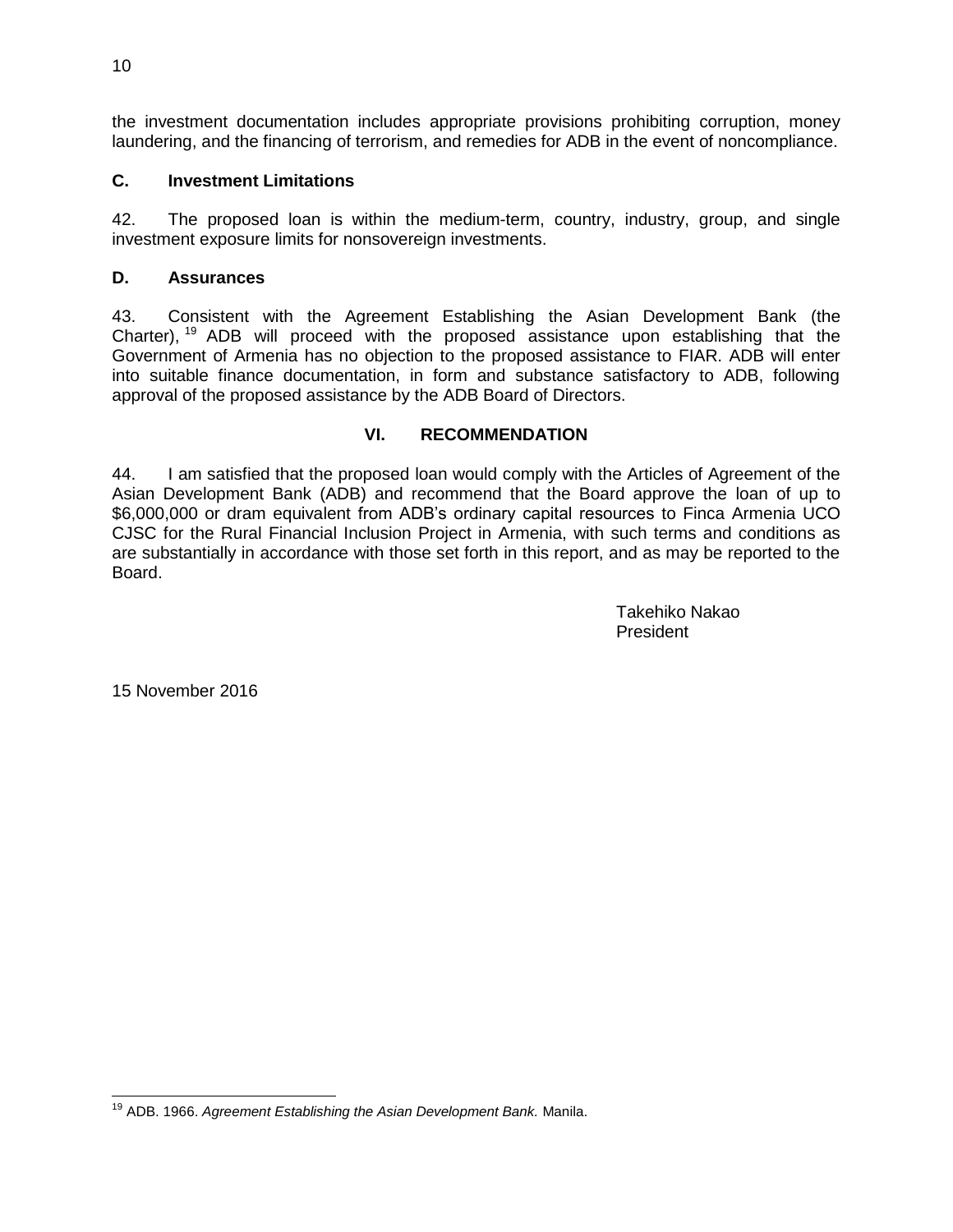# **DESIGN AND MONITORING FRAMEWORK**

<span id="page-14-0"></span>

| Impacts the Project is Aligned With                                                                                                                                                                                                                            |                                                                                                                                                  |                                                                  |                                                                                               |
|----------------------------------------------------------------------------------------------------------------------------------------------------------------------------------------------------------------------------------------------------------------|--------------------------------------------------------------------------------------------------------------------------------------------------|------------------------------------------------------------------|-----------------------------------------------------------------------------------------------|
| Availability of credit to MSMEs and agriculture improved (Armenia Development Strategy for 2014–2025) <sup>a</sup><br>Private financial services in Armenia's regions outside of Yerevan expanded (Armenia Development<br>Strategy for 2014-2025) <sup>a</sup> |                                                                                                                                                  |                                                                  |                                                                                               |
| <b>Results Chain</b>                                                                                                                                                                                                                                           | <b>Performance Indicators</b><br>with Targets and<br><b>Baselines</b>                                                                            | <b>Data Sources and</b><br><b>Reporting</b><br><b>Mechanisms</b> | <b>Risks</b>                                                                                  |
| <b>Outcome</b><br>Sustainable growth in<br>MSME- and agriculture-<br>related loans<br>demonstrated                                                                                                                                                             | By 2022:<br>a. Number of<br>agribusiness loans<br>outstanding increased<br>to 25,946<br>(2015 baseline: 24,613)                                  | a.-e. FIAR development<br>effectiveness monitoring<br>report     | General increase in<br>interest rates dampens<br>demand for loans.<br>Growth prospects of the |
|                                                                                                                                                                                                                                                                | b. Number of loans to<br>SMEs outstanding<br>increased to 446<br>(2015 baseline: 359)                                                            |                                                                  | MSME segment and<br>agriculture sector are<br>lower than expected.                            |
|                                                                                                                                                                                                                                                                | c. Number of<br>microfinance loans<br>outstanding increased<br>to 28,862<br>(2015 baseline: 27,474)                                              |                                                                  |                                                                                               |
|                                                                                                                                                                                                                                                                | d. Nonperforming loans<br>(90 days past due) no<br>more than 0.72%<br>(2015 baseline: 0.86%)                                                     |                                                                  |                                                                                               |
| Output<br>1. FIAR financing to<br>MSMEs and agriculture<br>expanded                                                                                                                                                                                            | By 2020:<br>1a. Total amount of<br>agribusiness loans<br>disbursed at least<br>\$34,144,110 (2015<br>baseline: \$26,896,513)                     | 1a.-e. FIAR<br>development<br>effectiveness monitoring<br>report | Currency depreciation<br>Demand for loans by<br>MSMEs and the<br>agriculture sector is        |
|                                                                                                                                                                                                                                                                | 1b. Total amount of<br>loans to SMEs<br>disbursed at least<br>\$6,733,648 (2015<br>baseline: \$4,911,700)                                        |                                                                  | lower than expected.                                                                          |
|                                                                                                                                                                                                                                                                | 1c. Total amount of<br>microfinance loans<br>disbursed at least<br>\$39,314,198 (2015<br>baseline: \$26,013,348)                                 |                                                                  |                                                                                               |
|                                                                                                                                                                                                                                                                | 1d. Number of<br>microfinance loans<br>outstanding to women<br>or businesses owned by<br>women increased to<br>11,777 (2015 baseline:<br>10,912) |                                                                  |                                                                                               |